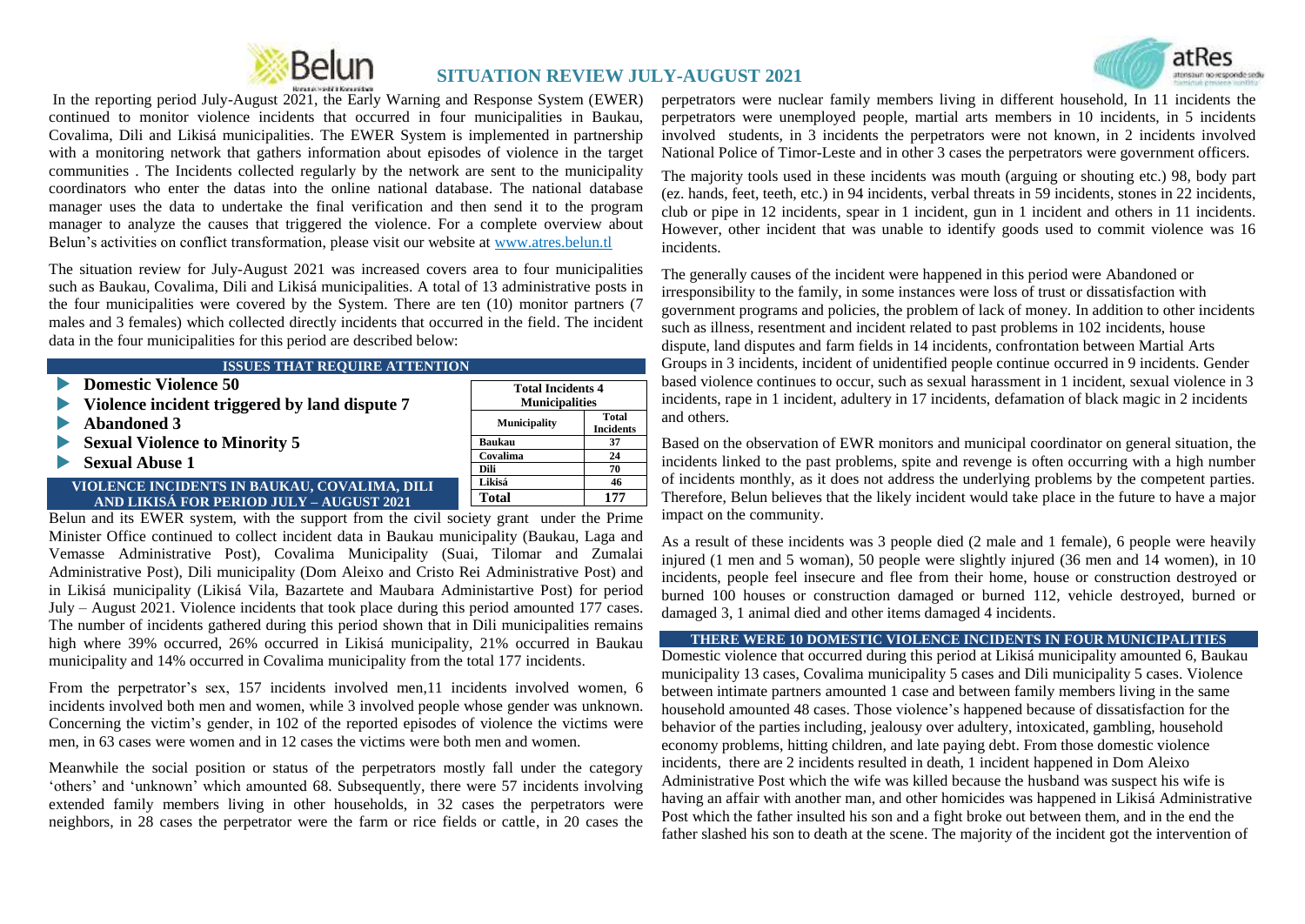National Police of Timor-Leste (PNTL) and continue to the legal process, while 15 other incidents were solved by intervention of family members of the perpetrator and well as the victim. 5 incidents were solved by intervened of neighbors and village council members while in 1 other incident nobody intervened.

#### **VIOLENCE INCIDENTS TRIGGERED BY LAND DISPUTE 7 CASES**

The Incidents violence related with land, boundary of farm and property issues during this period were 7 incidents, 3 incidents in Baukau, 2 in Covalima, 1 in Dili and 1 in Likisá. From the Incidents relating to land disputes over home, inheritance land, land boundary disputes and boundary of farm, 4 incidents were reported and required the intervention ofthe Timor-Leste National Police (PNTL), 1 incident was solved by family and community members, another incident awaits mediation process facilitated by the National Directorate of Land and Property (DNTP) because the land is considered to be the state of disputed over the ownership of the DNTP but to rehabilitate the house was intervention by the second party because the land is considered the second party is land. The incident was happened in Nain Feto Administrative post, Dili Municipality. The perpetrators of those 7 incidents are male, while the victims are female in 5 incidents and male in 2 incidents.

#### **ABANDONMENT 3 CASES AND SEXUAL VIOLENCE AGAINST MINORS 5 CASES - SEXUAL HARASSMENT 1 CASE**

Based on the monitoring in period of July-August 2021 shown that there were 3 cases of abandonment, 3 cases sexual violence, while 2 cases sexual violence against minors and 1 cases of sexual harassment. The family abandonment was happened in 2 cases in Likisá Municipality (Likisá and Maubara), while other family abandonment happened in Covalima municipality (Suai). There were incidents of sexual violence occurred in Baukau Municipality (Baukau Vila), while rape of a minor occurred in 2 incidents in Baukau Vila and Suai Vila in one incident. One incident of sexual abuse occurred in Baukau Vila, where incidents have been referred to the National Police of Timor-Leste (PNTL) and the investigation process is underway. Incidents of abandonment in the municipality were resolved by PNTL and the Perpetrator agreed to be responsible for his wife and child. The incident of sexual abuse occurred in Baukau administrative post is get intervention by PNTL in Baukau Municipality were under investigation process.

In relation to the COVID-19 pandemic situation, were attacked all the world including Timor-Leste, the World Health Organization (WHO) alerted and regulation to prevent , so that each country may comply with the declaration of a state of emergency resolution, lockdown, mandatory confinement to increase the immunity of its citizens so that they can avoid it. However, the fact that this situation globally results negative impact to the community economy. In Timor-Leste the community continues to groan and protest to the Government's balance measures to prevent the pandemic COVID-19 and the economic impact to the community.

#### . **GRAPHIC OF GENERAL CHARACTERISTICS OF THE INCIDENTS**



# **Social Status of Prepetarot & Victims**

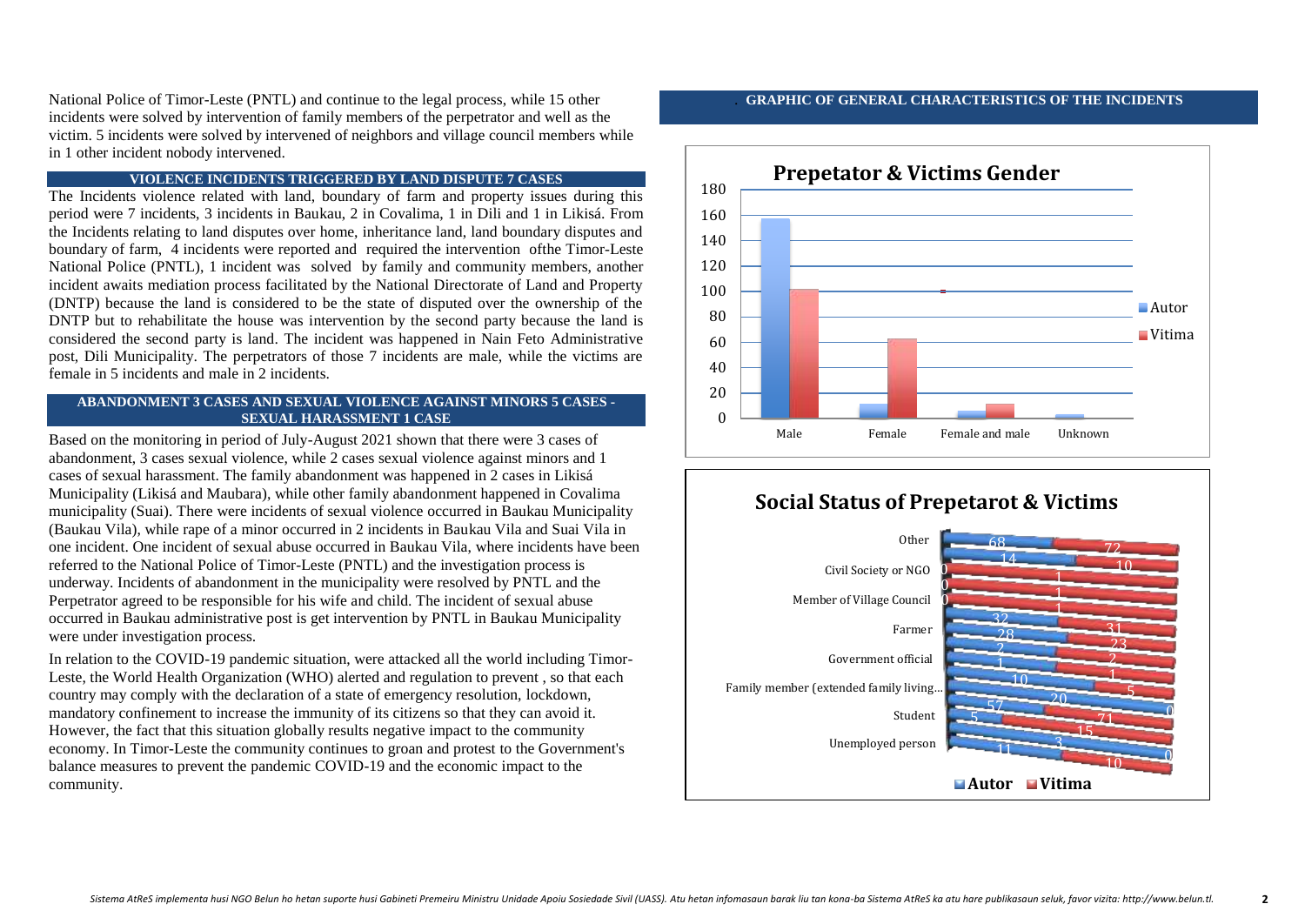



F-FDTL  $\blacktriangleright$ 

2

 $\overline{\phantom{0}}$  3

31

La hatene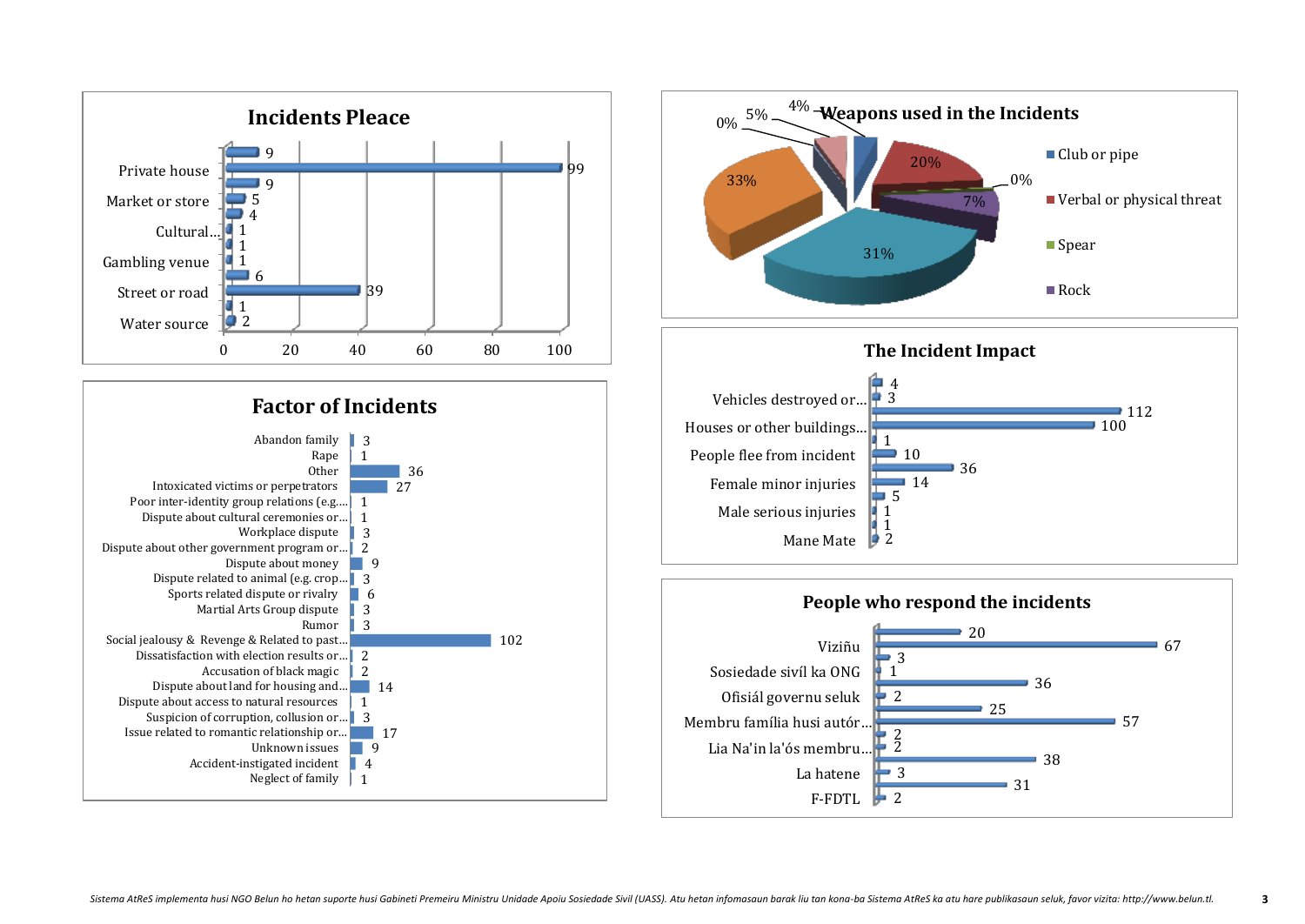# **CONFLICT PREVENTION AND PEACEBUILDING ACTIVITIES**

# **Early Worrning and Early Respons (EWER) Sistem and Mediation**

The EWER System and Mediation and dispute Resolution programs were invited as a speaker in a Talk Show and Roundtable Discussion. On 12 August 2021, the representative of Belun, through its EWER System, was a speaker in Talk Show which organized by the National Center of Chega! I.P in Radio and Television of Timor-Leste (RTTL.EP) related topic on "Promoting and growth/strengthen Reconciliation", the objective was to introducing community reconciliation mechanisms based on local culture and local knowledge adopted by ancestors. On August 18, 2021, Belun's representative also continued to be as a speaker in Roundtable table discussion which organized by Asosiasaun Peskizadór or research association Timor Anan (APTA) with topic "Peace Education", to shared experience on conflict prevention where Belun has been working on.

### **Meeting of Cooperation Between Belun and General Public Defenders Office**

In June 2021, Belun, through its early warning and early response system and mediation and Dispute Resolution program held a cooperation meeting with the Office of the general Public Defenders which is as a key partner to talk about strengthen partnership between Public Defender Office and Belun in terms of Conflict Prevention, specifically the mediation of disputes in judicial Municipality in Baukau and Judicial Municipality Covalima. The meeting will continue to talk about the MOU because both institutions are willing to strengthen their partnership in order to reduce the land conflict and civil cases that existing in the judicial areas of Baukau and Covalima. There is to strengthen partnerships with all development partners in the Municipality where Belun working on, in July and August, we continue to introduce Belun program to all key stakeholder partners such as the Public Defender Office in Covalima, the President of the Municipal Authority, the Municipal Commander of PNTL, the post administrator and the community leaders in Belun coveraged area.

# **Mediation and Dispute Resolution Program**

In August 2021, Belun through its Mediation and Dispute Resolution programme with the Covalima Public Defender's Office, facilitated 3 mediation in area of Covalima judicial. From those 3 mediation was mediated, 2 mediation were get resolved because the plaintiff and the male respondent accepted and signed an agreement, 1 Mediation was unsuccessful and wasn"t agreed between the Applicant and the Respondent and will proceed to the second phase of mediation.

# **Spotlight Initiative Research-UN Women**

Belun in partner with UN Women Timor-Leste got support from the European Union through the Spotlight Initiative for a research on the impact of the implementation of the Law Against Domestic Violence to society. Belun plays an important role in researching and advocating for the implementation of this law in society. The Pillar I team was realized activities from July to Augusto 2021, in July 2021 the team was realize interview and focus group discussions with communities in three municipalities, namely Ermera, Bobonaro and Vikeké in six APs.

The target of FGD was people with disabilities, LGBTIQ, Women aged 18-30, women aged 31- 40, women aged 41-50. Total of 40 interviews were conducted, 20 men and 20 women. A total of 224 FGDs participants were interviewed. On 25/8/2021, Belun was believed by the National Directorate of Community Conflict Prevention (DNPCC) under the Secretary of State for Civil



Protection at the Ministry of the Interior to become as speakers at the Kmanek Dader Program in GMNTV. The purpose of the dissemination of information to the public about the National Action Plan (NAP 1325) is to be implemented. The topics on the Talk show were "The Commitment of Timor-Leste to the Development of the National Action Plan (NAP) 1325 on second phase of Women Peace and Security (WPS)". At the same time, Belun also shared information on the program of Conflict Prevention and Community Capacity in relation to the implementation of WPS Program.

## **Social Norms Research-UNFPA**

Belun and its Research, Policy Development and Advocacy Pillar strengthen partnership with UNFPA, through the spotlight Initiative implemented social norms research focus on the impact on Access pornography to violence against Women and Girls. The purpose of the research was to gather public opinions to strengthen and develop policies and social norms to prevent violence against women and girls. The survey methodology was focus group discussion (FGDs). FGDs activities in Bobonaro Municipality started on 01-04 July 2021, covered administrative post in Atabae, Balibo and Cailaco, total FGDs was 3 with a total of 64 participants (37 women, 27 men including 39 persons with disabilities) that were distributed into three categories (18-24 young women and men, adults aged 34+ and people with disabilities). FGD activities in Vikeké Municipality started on 12 - 16 July 2021, covering administrative post in Ossu, Uatulari and Vikeké Vila, with total 72 participants (32 women, 40 men with 28 people with disabilities) distributed in 3 categories (young women aged 18-24, adults aged 34+ and people with disabilities).

#### **ABOUT THIS SITUATION REVIEW**

The EWER System was established by Belun in 2008. Between 2008 and 2017 the System was implemented in all Municipalities in the Country, before being dismissed in 2017 due to lack of funds. The system was reactivated in 2018 with the support of UN Women and the Women Peace and Security Program which covered only three municipalities namely, Baukau, Covalima, and RAEOA. In mid-2019 (May-September) it also covered Dili municipality (with 6 APs) with financial support from the DAP-DFAT. In the same year, with the suppport of the German Government and GIZ, EWER was also reactivated in four other municipalities including Dili, Baukau, Lautem and Viqueque (two APs for each municipality). In 2020 the system was reactivated in Likisá municipality with the support of G7+ Secretariat and in Covalima muncipality with the support of the UNDP. In 2020 the system was temporarily inactive from July to December and in 2021 with the support of the Asia and Pacific